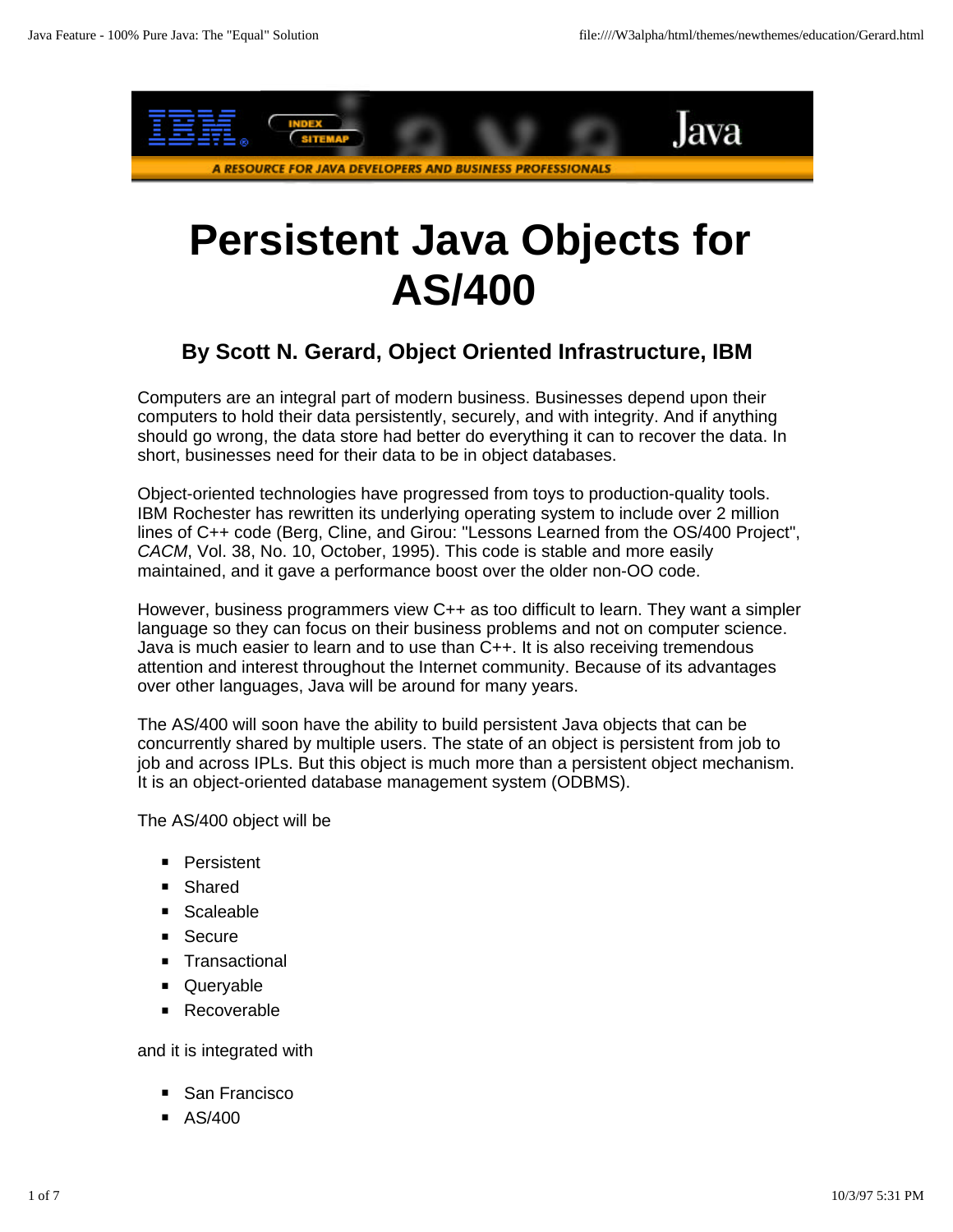**·** Java

## **Pools**

Persistent objects are physically grouped together into a pool. A pool is a convenient grouping of objects for administration. For example, users are authorized to an entire pool of objects. It would be far too cumbersome to authorize users to each of the millions of objects that might be in a single pool. The pool is also the smallest unit that can be backed up in auxiliary storage (or in the save file).

A system can have many pools. Dividing objects into multiple pools often makes administrative tasks easier. Users could be given access to some pools but not to others. You can also use different pools to reduce the amount of data that must be backed up on a regular basis: Objects that change frequently can be placed in "read-write" pools that are backed up regularly, while objects that seldom change can be placed in "read-only" pools that are backed up less often.

### **Pools and Relational Databases**

While not perfect, two analogies with relational databases (RDB) may help you form an approximate mental image of pools.

A pool is similar to a relational table. A persistent object is similar to a row in a relation table.

The analogy holds in many ways:

- **·** Multiple users can concurrently share rows in a table; multiple users can concurrently share persistent objects in a pool.
- Users are authorized to tables, not rows; users are authorized to pools, not individual objects individual objects.
- Tables are backed up, not rows; pools are backed up, not objects.
- **·** ables are basiled applied to the policies are basiled applied transaction can span <br> **A** single transaction can span multiple tables; a single transaction can span multiple pools.
- The data grouped together into one row is often the same data that would be<br>**The data grouped together into one object** A single grouped together into one object. A single
- department can have multiple Employees.

So a single Department row would be joined to multiple Employee rows. Similarly, a single Department object would have a collection of multiple Employee objects. But there are important differences between these concepts where the analogy breaks down:

- You must open a table before you can use the rows it contains. You do not need<br>to "eneel" a peel before you can access the ebiects it contains. When a persisten to "open" a pool before you can access the objects it contains. When a persistent object in one pool references a persistent object in a different pool, you can simply use the reference to access the second object.
- Rows are just data; no methods are attached to the rows. Persistent objects are objects are attached to the rows. Persistent objects are objects with methods. Every object type can have its own, personalized methods attached to it.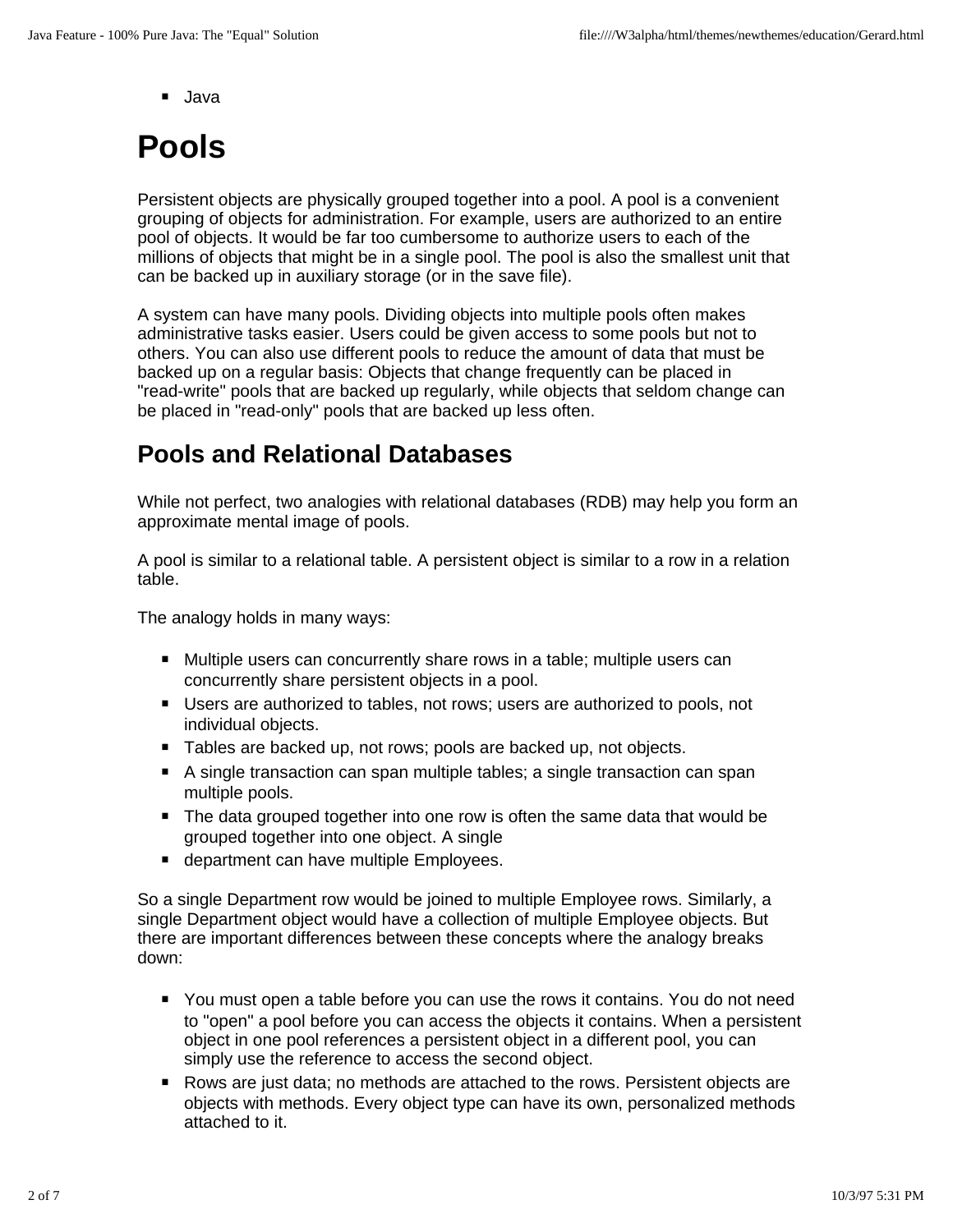- **·** The column structure of all rows in one table must be the same. A pool can contain objects of many different classes.
- **•** A collection of objects must have a common base class, but each object may be<br>• A cubeless with data not present in the base class. A collection of rows (a table) a subclass with data not present in the base class. A collection of rows (a table) must have the same column structure. For example, consider an application that has Employees and Department on the East and West Coasts. A RDB design would likely group things together that have the same structure so that Employees from both the East and West Coasts are in the same table. A design for pools would likely group objects functionally so that all objects (Employees and Departments) from the East Coast are in an East Coast pool, and all the objects from the West Coast are in a West Coast pool.
- Rows from different tables must be joined to bring their data together. Objects<br>can directly point to other objects so that a simple pointer de reference brings. can directly point to other objects so that a simple pointer de-reference brings their data together. This "pointer navigation" is much faster than a relational join operation.
- Processing rows involves multiple copies of the data (operation on copy).<br>**Processing persistent objects involves** a single copy (operation in place). Processing persistent objects involves a single copy (operation in place).

## **Upcoming Features**

### **Persistence**

Objects in pools get their persistence nearly for free from the AS/400's underlying single-level store (SLS). System/38 and AS/400 have been built on this technology for decades. The SLS address space is a huge (64-bit), persistent, virtual-address space. Every address in every process is in this single-address space. Different processes are given different blocks in the address space for private data. But they can also share data by using the data's single address. Building an object-oriented database with a 64-bit virtual-address space is qualitatively different than building one with a 32-bit virtual-address space.

The AS/400--not the user or database programmer--ensures that SLS pages are persistent from job to job and from IPL to IPL. Once a piece of data has been placed into SLS, it is as persistent as any file on a TLS system. A decade of persistence and hundreds of thousands of satisfied users prove that the SLS address space is reliable for "bet your business" applications.

### **Sharing**

Persistent objects in pools can be concurrently accessed by multiple users on the same AS/400. Locks (single-writer, multiple-reader) are used to ensure orderly access to persistent objects. Locks can be acquired on individual objects to minimize contention, or one lock can be acquired for a whole group of objects to reduce locking overhead.

### **Scalability**

AS/400 has a 64-bit virtual address space of 1.8E+19 bytes (18 nonillion bytes). This is enormous when compared to a 32-bit virtual address space of 4.3E+9 bytes (4.3 gigabytes). And AS/400's single-level store is behind the full 64-bit range of addresses. This enormous 64-bit virtual address space is qualitatively different than a 32-bit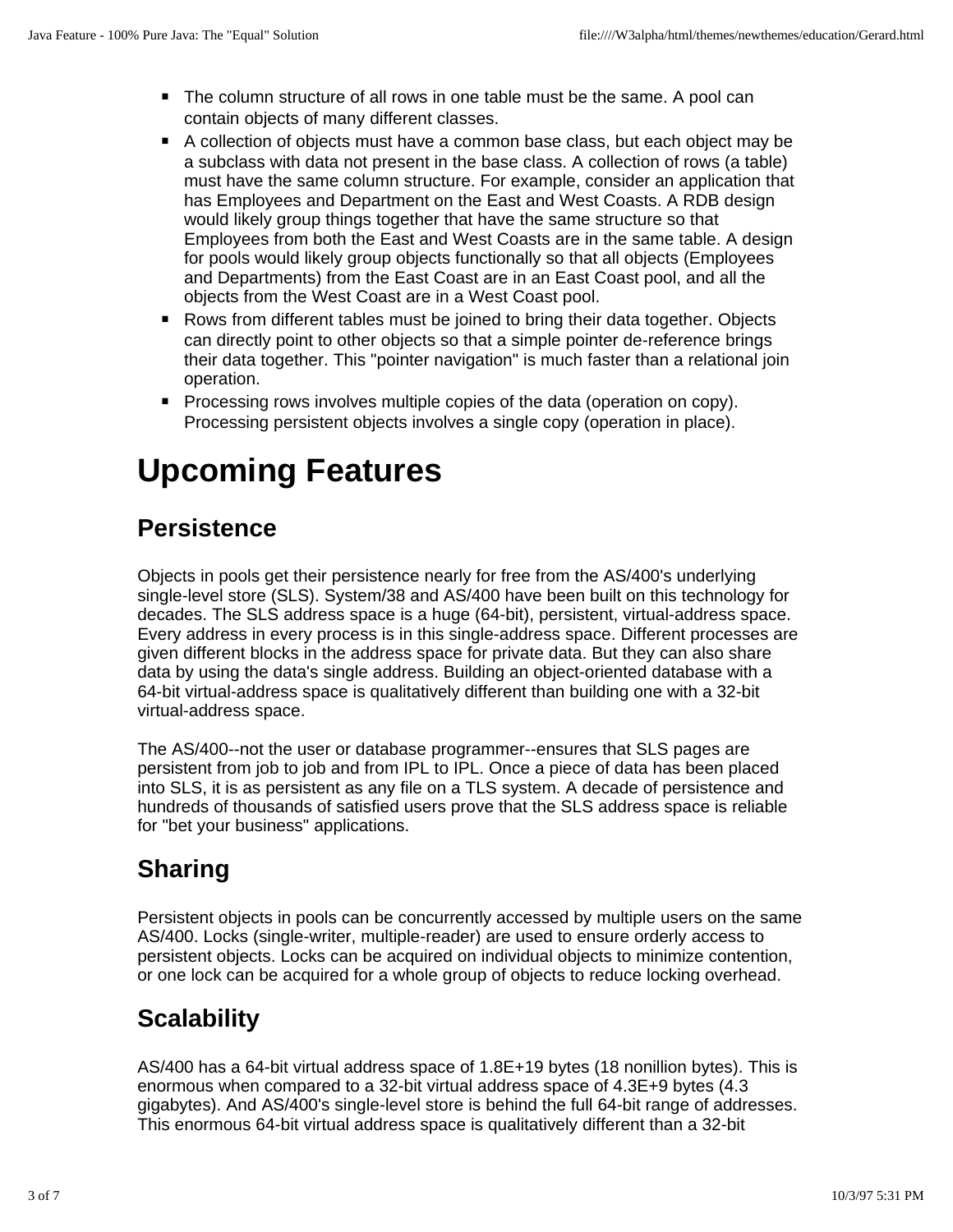address space. Many small businesses would not be able to squeeze all their business data into 4+ gigabytes. Some ODBMS products spend numerous CPU cycles mapping large databases into a 32-bit address space. But even the largest businesses will not fill up 18 nonillion bytes. (Interestingly, rounding 1.844E+19 to 1.8E+19 casually [casually?] ignores over 100 million 32-bit address spaces).

A single pool can dynamically grow to about 30 gigabytes in size. And if that isn't large enough, simply add more pools. The only limit is the amount of disk storage.

Pools can even have large names. Pools are named using IFS (Integrated File System), which allows names to be thousands of characters long. Pool names are not limited by the 10-character limit for objects in an old-style AS/400 library. And these are Unicode characters, so they can support characters from all over the world.

### **Security**

Each user must be authorized to access persistent objects in a pool. The authorization mechanism is integrated with AS/400's standard user profile support. There is no need to set up and maintain another set of ODBMS user profiles and access lists. Administrators can grant users authority to update objects in some pools and to read objects in other pools, and they may exclude them from yet other pools.

If desired, pools can audit all user access. Audit information is stored in the AS/400's security journal. The security journal is the integrated source of such information on the AS/400 and makes security audits easier.

### **Transactions**

Pools have a transactional resource manager. All changes to persistent objects are either committed or rolled back--even in the face of system crashes.

The resource manager is based on the industry standard, XA specification from X/Open. It supports a two-phase commit protocol. The resource manager is normally controlled by the San Francisco transaction manager. Additional interfaces allow administrators to make "heuristic decisions" should that be necessary during recovery.

### **Query**

For object queries, pools can automatically maintain sorted indexes of objects based on attribute values in those objects. Combined with the object query engine in San Francisco, you can quickly query persistent objects using a SQL-like syntax.

### **Recovery**

Backups are a necessary precaution for all critical business data. One or more pools can be backed up and re-stored to removable media or to an AS/400 save file. Backup files also allow pools to be copied between systems.

### **Integration with other technologies**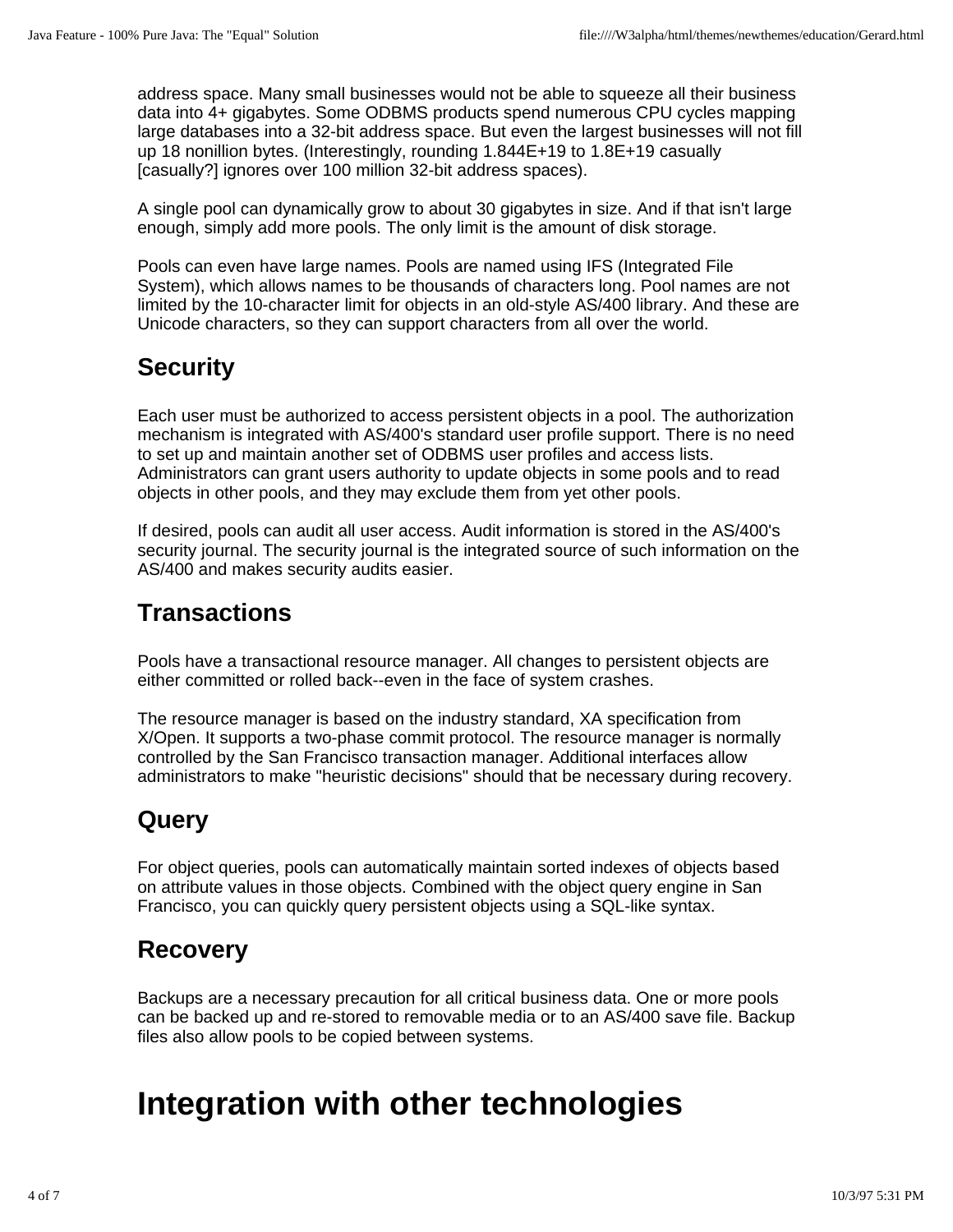### **San Francisco integration**

San Francisco is a set of business-object frameworks built on Java.

In the first release, pools are targeted specifically for San Francisco. Pools provide a high-performance object database for San Francisco's rich set of business objects. This support is provided transparently to San Francisco users.

### **AS/400 integration**

Pools are integrated with AS/400. You use the standard AS/400 commands to work with objects in IFS, to authorize users to pools, and to back up and re-store objects. The resource manager uses the AS/400 security journal for auditing access. The standard "last-changed" date and "last reference" date are automatically maintained. Indexes are built on the existing, highly-tuned indexes that are built into the machine interface (MI).

Pools are currently supported on AS/400's running release, V4R3, or higher. And the code is shipped as part of the AS/400 operating system. All you need is the AS/400 Development Kit for Java product.

### **Java integration**

In the first release, pools are targeted for San Francisco. In future releases, we are considering opening up pools to all Java programmers.

Persistent objects in pools do not require special Java compilers or other Java tools. There are no new Java byte-codes. However, since it depends on details of the AS/400, the AS/400 Development Kit for Java is required.

Because the lifetimes of persistent objects are different from those of the temporary objects normally handled by Java, there are differences in the programming style. Some of the changes include:

- 1. A persistent object is created in a pool by using a static create method on the Pool class. Java's new operator can not be used to create persistent objects.
- 2. Persistent objects are not garbage-collected like temporary objects. Persistent objects are deleted by calling method Pool.destroy.
- 3. Almost all operations on persistent objects must be executed inside a transaction.

### **Integration with Other Languages**

The first release of pools provides language bindings for Java. It does not directly support other languages.

Java's native method mechanism can be used to access programs written in other languages from inside the Java environment. It is straightforward to write a native method in ILE C or ILE C++ for AS/400.

### **Use of Persistent Objects**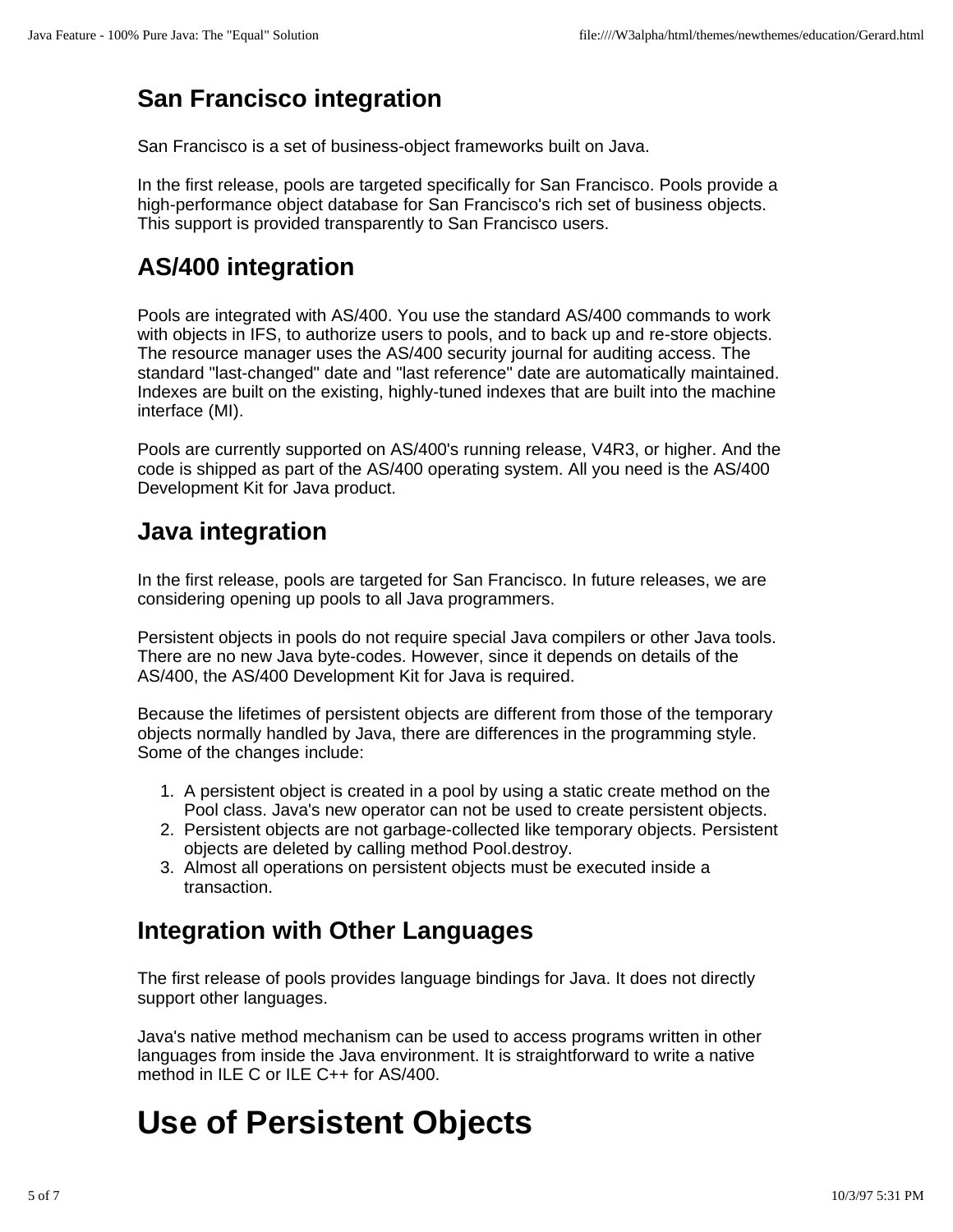Most businesses have too much invested in their current software to even consider moving everything from their relational databases to pools. For most current software, the rule is: "If it's not broke, don't fix it." But there are cases where persistent objects are the best answer.

### **When Should I Use Objects?**

Objects are more flexible than relational rows. Once a programmer understands object-oriented concepts (don't ignore training costs), they are more productive writing OO applications than traditional applications. For one thing, it is easier to make changes to an OO application, since functions are localized in an object and not spread throughout all the code that touches a record. Each object has all the intelligence it needs buried in its methods. You no longer have only "dead data" in a row; you have "live objects."

Applications that are a good fit for an object implementation are:

- **·** An app that has many different types of data.
- An app that has many or complex relationships between its parts. An engineering<br>An app that has many or complex relationships between its parts. An engineering<br>database is a classic example. The number of relational joi database is a classic example. The number of relational joins required to bring all the different pieces of data together would be expensive. By contrast, objects can store pointers to other objects ("pointer navigation"), so the app can find all the related objects it needs quickly without expensive relational joins.
- An app where you want to be able to quickly add new types of data without<br>**■** An app where you want to be able to quickly add new types of data without ripping up the rest of the app. For example, an app that basically "displays" objects sets up a framework for displaying (or playing or viewing) other objects. You add a new object and make sure it knows how to display itself.

### **When Should I Use an ODBMS?**

Objects are productive, but Java provides only temporary objects, not persistent objects. If you want to use the data in a temporary object the next time you run your application, you must take extra steps to read and write the data to some persistent storage medium. These extra steps often require a lot of time to develop and a lot of run-time to execute. A better approach is to build persistent objects.

An ODBMS is the obect-oriented version of a traditional relational database. An ODBMS ensures that objects are persistent. An object can be built in one application and used in another. An ODBMS also enforces locks so programmers focus on writing their function and not on adding code to prevent problems between many concurrently-running users. In addition, it provides a transaction-processing model. If the application can't continue for some reason, it simply calls rollback to remove all the partial changes it's made so far in the transaction..

Let the ODBMS worry about data safety. An ODBMS makes your data safe as each transaction is either completely committed or completely rolled back. And data can be backed up and re-stored to removable media using the normal AS/400 commands. Applications that are a good fit for an ODBMS are those that

- **·** need persistence
- *heed* transactions